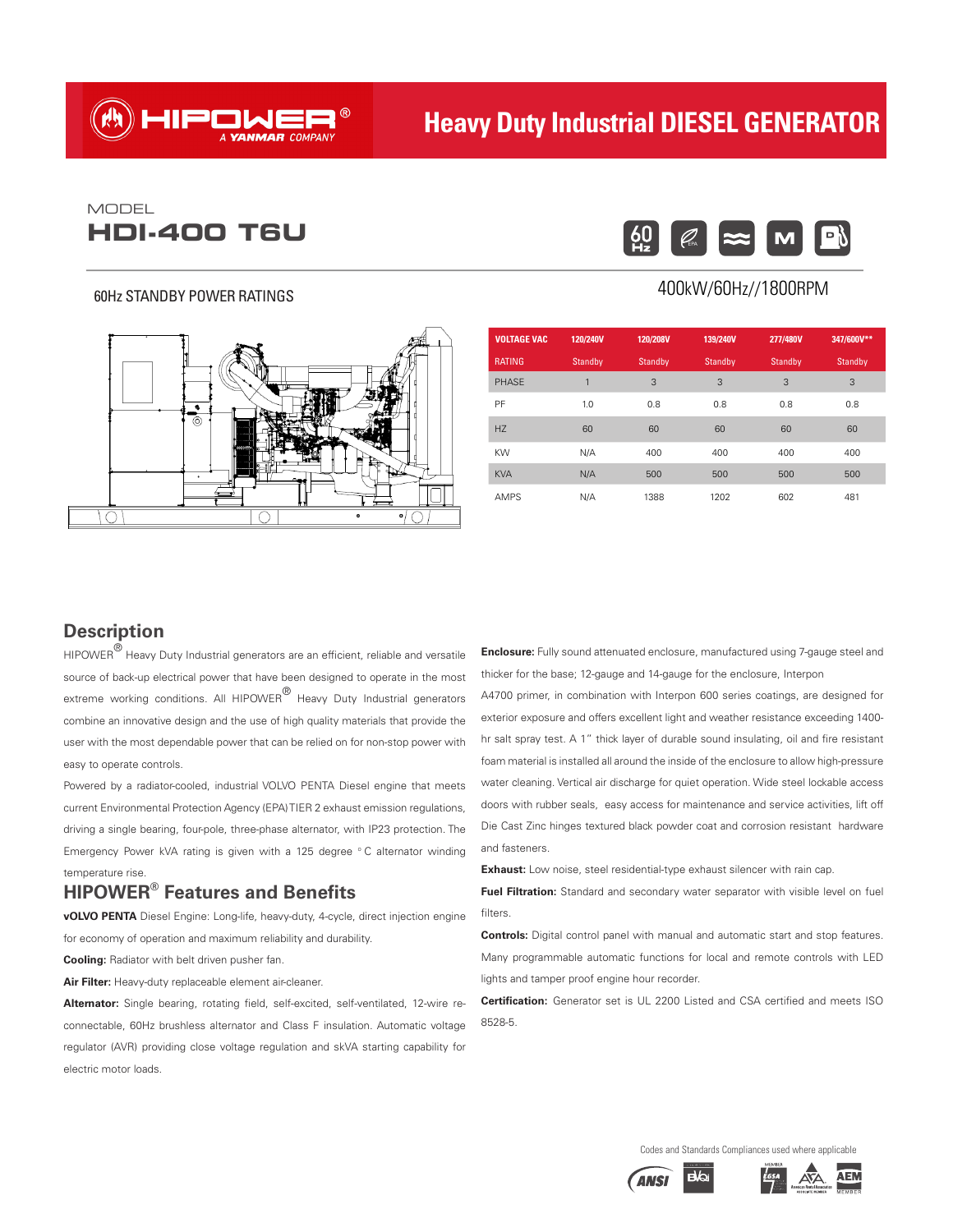# HDI400 T6U - 400Kw Heavy Duty Industrial



# APPLICATION DATA

| <b>ENGINE SPECIFICATION</b>                                 |                                      | <b>LUBRICATION SYSTEM</b>                                         |                                              |
|-------------------------------------------------------------|--------------------------------------|-------------------------------------------------------------------|----------------------------------------------|
| Manufacturer                                                | <b>VOLVO PENTA</b>                   | Oil pan capacity - gal (L)                                        | 7.9 (30)                                     |
| Model                                                       | <b>TAD1353GE</b>                     | Oil pan capacity with filter - gal (L)                            | 9.5(36)                                      |
| EPA certified                                               | Tier 3                               | Oil cooler                                                        | Liquid                                       |
| Crankshaft speed                                            | 1,800 rpm                            | Recommended lubricating oil grade                                 | SAE 10W-30 (refer to owners<br>manual)       |
| Type                                                        | Diesel, 4-stroke                     | Oil consumption at full load                                      | < 0.1% of fuel consumption                   |
| Injection                                                   | Direct                               | Oil pressure - psi (kPA)                                          | 75 (520)                                     |
| Aspiration                                                  | Turbocharged                         | <b>ENGINE ELECTRICAL SYSTEM</b>                                   |                                              |
| Number of Cylinders                                         | 6                                    | Starting motor voltage                                            | 24 volt                                      |
| Cylinder arrangement                                        | In-line                              | Cold Cranking Amps - minimum                                      | 280 Amp                                      |
| Displacement CID (liters)                                   | 779.7 (12.78)                        | Battery charging Alternator                                       | 80 Amp                                       |
| Bore and Stroke ins (mm)                                    | $5.16 \times 6.22$ (131 $\times$ 15) | Battery capacity                                                  | 1400CCA 1720CA 430RC<br><b>GROUP SIZE 8D</b> |
| Nominal power                                               | 611 hp                               |                                                                   |                                              |
| Cooling                                                     | Liquid                               |                                                                   |                                              |
| Governor                                                    | Electronic Volvo/EMS 2.2             |                                                                   |                                              |
| Governor Regulation Class                                   | ISO 8528 Part 1 Class G3             |                                                                   |                                              |
| Frequency Regulation                                        | Isochronous                          |                                                                   |                                              |
| Starting motor & alternator                                 | 24 Volt                              |                                                                   |                                              |
| Compression ratio                                           | 18.1:1                               |                                                                   |                                              |
| Air cleaner type                                            | Heavy duty - single cartridge        |                                                                   |                                              |
| <b>ALTERNATOR SPECIFICATION</b>                             |                                      |                                                                   |                                              |
| Manufacturer                                                | <b>STAMFORD</b>                      |                                                                   |                                              |
| Model 120/208V Three phase                                  | <b>HCI534C</b>                       |                                                                   |                                              |
| Model 277/480V Three phase                                  | S4L1D-F4                             |                                                                   |                                              |
| Model 347/600V Three phase                                  | S4L1S-F4                             |                                                                   |                                              |
| Alternator Type                                             | Four pole, rotating field            |                                                                   |                                              |
| <b>Excitation System</b>                                    | Brushless. PMG-excited               |                                                                   |                                              |
| Power factor                                                | 0.8                                  |                                                                   |                                              |
| Number of leads                                             | 12 leads, reconnectable              |                                                                   |                                              |
| <b>Stator Pitch</b>                                         | 2/3                                  |                                                                   |                                              |
| Insulation                                                  | Class H                              |                                                                   |                                              |
| Windings - Temperature Rise                                 | Class F (125/40°C)                   |                                                                   |                                              |
| Enclosure (IEC-34-S)                                        | IP <sub>23</sub>                     |                                                                   |                                              |
| Bearing                                                     | Single, sealed                       |                                                                   |                                              |
| Coupling                                                    | Flexible disc                        |                                                                   |                                              |
| Amortisseur windings                                        | Full                                 |                                                                   |                                              |
| Voltage regulation - no load to full load with<br>MX341 AVR | $±1\%$                               |                                                                   |                                              |
| TIF                                                         | < 50                                 |                                                                   |                                              |
| Radio Frequency Emissions compliance                        |                                      | Meets requirements of most industrial and commercial applications |                                              |
| Line harmonics                                              | 5% maximum                           |                                                                   |                                              |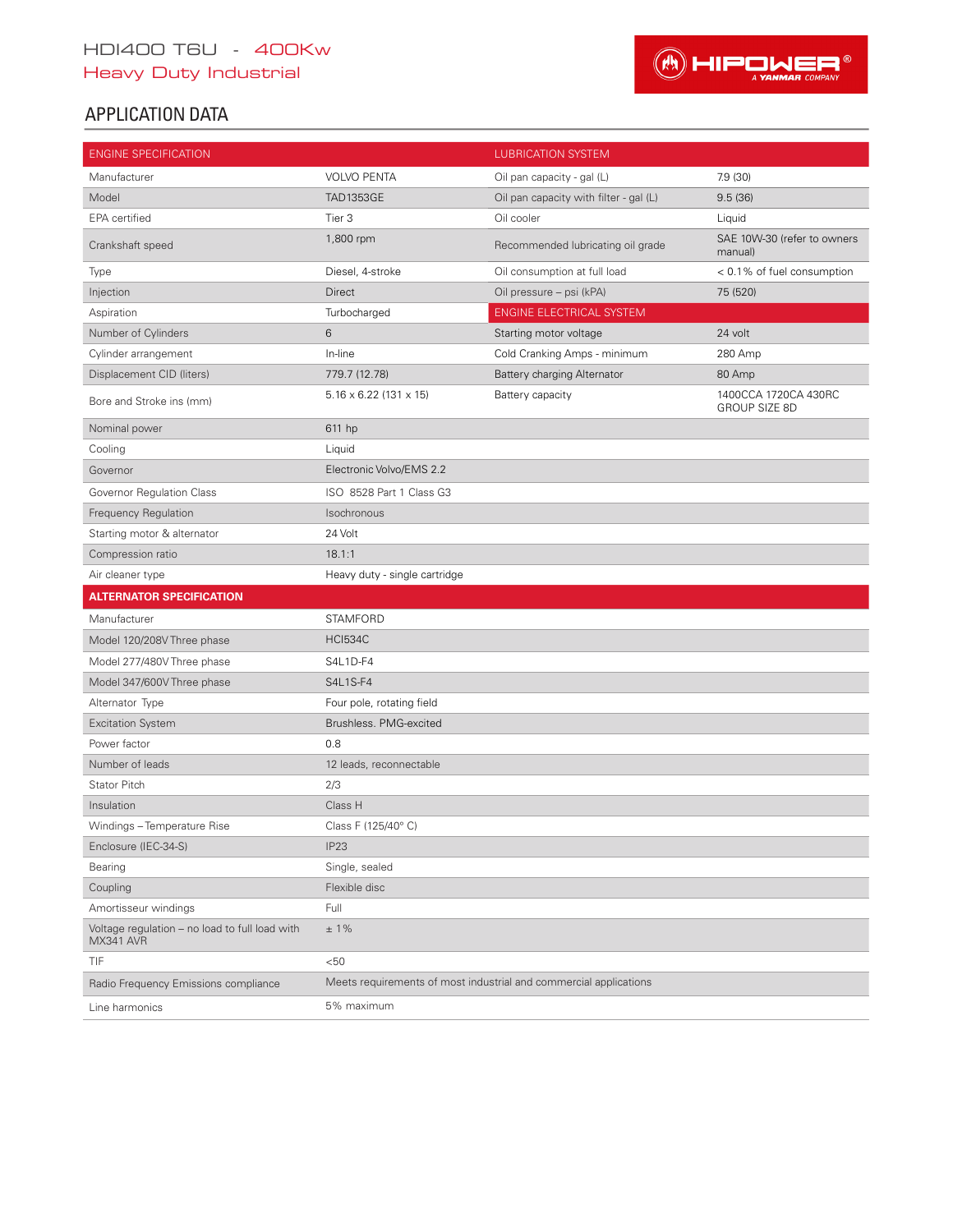# HDI400 T6U - 400Kw

Heavy Duty Industrial

### STANDARD FEATURES



| Enclosure (If selected)                                    | <b>Engine System</b>                 | <b>Fuel System</b>                                            |
|------------------------------------------------------------|--------------------------------------|---------------------------------------------------------------|
| Rust-Proof Fastener with Nylon Was-<br>hers Protect Finish | Oil Drain Extension                  | Primary Fuel Filter                                           |
| High Performance Sound-Absorbing<br>Material (L1)          | Air Cleaner                          | Flexible fuel lines                                           |
| <b>Gasketed Doors</b>                                      | Fan Guard                            | Generator set                                                 |
| Air Discharge Hoods for Radia-<br>tors-Upwards Pointing    | Factory Filled Oil                   | 80% Rated Main Line Circuit Breaker                           |
| Lift Off Door Hinges                                       | <b>Battery Charging Alternator</b>   | Separation of Circuits - Multiple Break-<br>ers (load center) |
| Stainless Steel Lockable Handles                           | <b>Alternator Systems</b>            | Separation of Circuits - High / Low<br>Voltage                |
| Textured Polyester Powder Coat                             | 12 Leads (3-Phase, Non 600V)         | Internal Genset Vibration Isolation                           |
| <b>Cooling System</b>                                      | <b>Class H Insulation Material</b>   | Wrapped Exhaust Piping                                        |
| Factory-Installed Radiator                                 | Vented Rotor                         | <b>Standard Factory Testing</b>                               |
| <b>Radiator Drain Extension</b>                            | 2/3 Pitch                            | 2 Year/2000 hours Limited Warranty                            |
| 50/50 Ethylene Glycol Antifreeze                           | <b>Full Load Capacity Alternator</b> | Silencer Mounted in the Discharged<br>Hood (Enclosed Only)    |
| <b>Electrical Systems</b>                                  | Protective Thermal Switch            | <b>Emergency Stop</b>                                         |
| Battery Cables and Battery Tray                            | Permanent Magnet Excitation          |                                                               |
| <b>Batteries</b>                                           | Skewed Stator                        |                                                               |
|                                                            | PMG with MX341                       |                                                               |



- 
- 
- 
- 
- Power save mode
- 11 configurable inputs
- 8 configurable outputs
- Flexible sensor inputs
- Configurable timers and alarms
- 3 configurable maintenance alarms
- Multiple date and time scheduler
- Configurable event log (250)
- CONTROL SYSTEM "Protections disabled" feature Configurable MODBUS pages
	-
	-
	-
	- Power monitoring (kWh, kVAr, kVAh, kVArh) finding
	- Load switching (load shedding • Load switching load shedding<br>and dummy load outputs) • PLC editor allows user configurable
	-
- Charge alternator failure alarm Fuel usage monitor and low fuel
- 4-Line back-lit LCD text display Configurable display languages License-free PC software
- Front panel editing with PIN protection User selectable simultaneous RS232, • Oser selectable simultatie ous 10202, • Multiple date and time scheduler RS485 & Ethernet communications
	-
- 
- kW protection Fully configurable via DSE
- Reverse power (kW) protection Configuration Suite PC software
- LED and LCD alarm indication Data logging to assist with fault

- 
- Independent Earth Fault trip functions to meet specific application

#### requirements

- 
- 
- Customisable status screens MODBUS RTU & TCP support DSENet® expansion compatible

| <b>DSE2130</b><br><b>DSE2131</b><br><b>DSE2133</b><br><b>DSE2152</b><br><b>DSE2157</b><br><b>DSE2548</b>                                       | <b>MUULM</b><br>î<br>▭<br>m<br>232<br>485 | <b>MODBUS</b><br>rv                   |                                            | 11                                        |                        |                                    |                                                                       |                                                                      |  |
|------------------------------------------------------------------------------------------------------------------------------------------------|-------------------------------------------|---------------------------------------|--------------------------------------------|-------------------------------------------|------------------------|------------------------------------|-----------------------------------------------------------------------|----------------------------------------------------------------------|--|
| <b>DSENET</b><br><b>EXPANSION</b>                                                                                                              | <b>RS232 AND</b><br><b>RS485</b>          | <b>USB</b><br><b>PORT</b>             | <b>USB</b><br><b>HOST</b><br><b>INPUTS</b> | <b>CONFIGURABLE</b>                       | <b>DC OUTPUTS</b>      | <b>ANALOGUE</b><br><b>SENDERS</b>  | <b>EMERGENCY</b><br><b>STOP</b>                                       | <b>DC POWER</b><br><b>SUPPLY 8-35V</b>                               |  |
|                                                                                                                                                |                                           | <b>I</b> ETHERNET<br>π                |                                            |                                           |                        |                                    | F                                                                     |                                                                      |  |
| DEUTZ<br><b>DSE7410/20</b><br>ISUZU<br><b>PERKINS</b><br>CATERPILLAR<br>€∠3<br><b>MTU</b><br><b>VOLVO</b><br><b>CUMMINS</b><br>SCANIA<br>OTHER |                                           |                                       |                                            |                                           |                        |                                    |                                                                       |                                                                      |  |
| <b>MAINS (UTILITY) SENSING (DSE7420)</b><br><b>BUS SENSING (DSE7410)</b>                                                                       |                                           | <b>N/C VOLT FREE</b><br><b>OUTPUT</b> | <b>N/O VOLT</b><br><b>FREE OUTPUT</b>      | <b>GENERATOR SENSING</b>                  |                        | <b>CHARGE</b><br><b>ALTERNATOR</b> | <b>FUEL &amp; CRANK</b><br><b>OUTPUTS</b><br><b>FLEXIBLE WITH CAN</b> | <b>ELECTRONIC</b><br><b>ENGINES &amp;</b><br><b>MAGNETIC PICK-UP</b> |  |
| <b>VOLTS</b><br>雷                                                                                                                              |                                           |                                       |                                            | <b>CURRENT</b><br>$\overline{\mathbb{R}}$ | <b>VOLTS</b><br>∾      | $D +$<br>W/L                       | أسدت                                                                  |                                                                      |  |
| 圏                                                                                                                                              | 1ph<br>2ph<br>3ph<br>N                    |                                       |                                            | 1ph<br>2ph<br>3ph<br>E<br>N               | 1ph<br>2ph<br>3ph<br>N |                                    |                                                                       | i filosofia<br>$-10-10$                                              |  |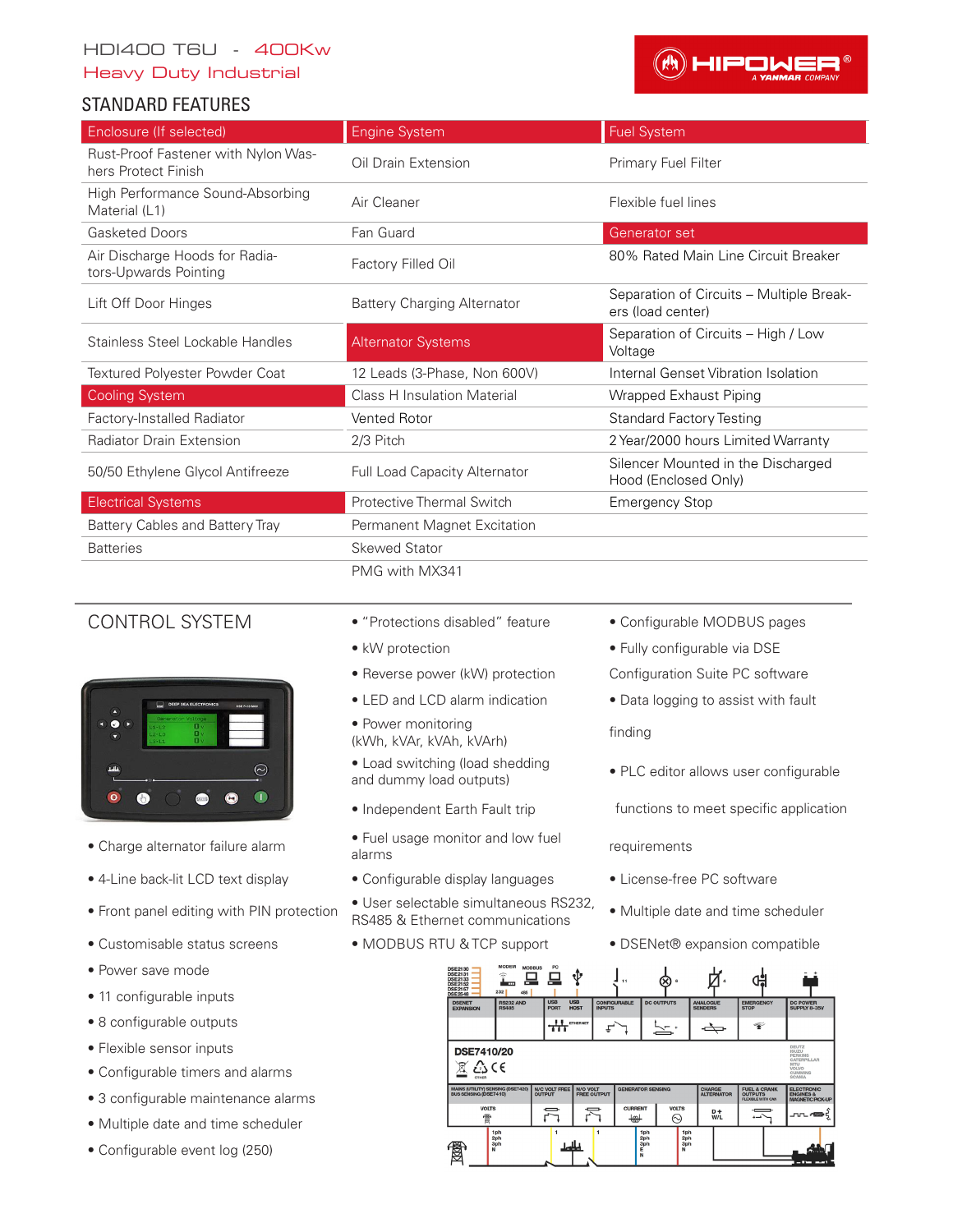# CONFIGURABLE OPTIONS



| <b>ENCLOSURE</b>         | <b>ENGINE SYSTEM</b>                                        | <b>ELECTRICAL SYSTEM</b>                             |
|--------------------------|-------------------------------------------------------------|------------------------------------------------------|
| Open Skid                | Oil heater                                                  | <b>Battery Warmer</b>                                |
| <b>Weather Enclosure</b> | 120V-1ph Water Jacket Heater (with Isolation<br>Valves)     | 10A Battery Charger                                  |
| Level 1 Sound attenuated | 208V-3ph Water Jacket Heater (with Isolation<br>Valves)     | 5A Battery Charger                                   |
| Level 2 Sound attenuated | <b>CIRCUIT BREAKER OPTIONS</b>                              | 10 Positions Load Center (100Amps)                   |
| <b>ALTERNATOR SYSTEM</b> | LSI Electronic trip 80% and 100% rated                      | Remote ESTOP with N3R break glass                    |
| Anti-condensation heater | LSIG Electronic trip 80% and 100% rated                     | 120V GFCI receptacle                                 |
| Alternator upsizing      | Second Main Line Circuit Breaker                            | 10A Relay common alarm                               |
| Rheostat                 | Mechanical Lugs                                             | 10A Run Relay                                        |
| MX321 AVR                | Shunt trip                                                  | 8 LED Remote Announciator on Surface mounted<br>Box  |
|                          | Auxiliary Contacts for Main and Secondary<br><b>Breaker</b> | 16 LED Remote Announciator on Surface mounted<br>Box |
|                          |                                                             | 24 LED Remote Announciator on Surface mounted<br>Box |
|                          |                                                             | Parallel controller with motorized breaker           |
|                          |                                                             | <b>APRICATION AT APP</b>                             |

**GENERATOR SET** Extendded Factory Load Testing Extended Warranty

Seismic Mounts

# ENGINEERED OPTIONS

| <b>ENCLOSURE</b>                           | <b>ENGINE SYSTEM</b>                                                          | <b>ELECTRICAL SYSTEM</b>                |
|--------------------------------------------|-------------------------------------------------------------------------------|-----------------------------------------|
| Snow Hood (only with L2)                   | Fluid Containment Pan                                                         | AC/DC Enclosure Lighting Kit with Timer |
| Air Outlet Gravity dampers                 |                                                                               | Enclosurre Heater                       |
| Air Inlet motorized dampers (only with L2) |                                                                               | 240V Twist lock receptacle              |
| <b>CIRCUIT BREAKER OPTIONS</b>             | <b>CONTROL SYSTEM</b>                                                         | <b>GENERATOR SET</b>                    |
| 3rd Breaker system                         | Spare inputs (x4) / output (x4)                                               | Special Testing                         |
| Shunt Trip on 3rd Breaker                  | DSE8610 - Parallel controller with motorized CB                               | <b>ALTERNATOR SYSTEM</b>                |
| Auxiliary contact on 3rd Breaker           | DSE2130 - DSENet Input Expansion Module                                       | Tropical coating                        |
| <b>FUELTANK</b>                            | DSE2157 - DSENet Output Expansion Module                                      |                                         |
| Custom Size - 72hr and 96hr                | DSE855 - DSENet USB to Ethernet ModBus TCP/<br><b>IP Communication Module</b> |                                         |
| Custom type to meet State spec.            | DSE892 - DSENet USB to Ethernet ModBus TCP/<br>IP - SNMP Comm. Module         |                                         |
| Vent Extensions                            | DSE2520 - Remote Display Module                                               |                                         |
| Overfill Protection Valve                  |                                                                               |                                         |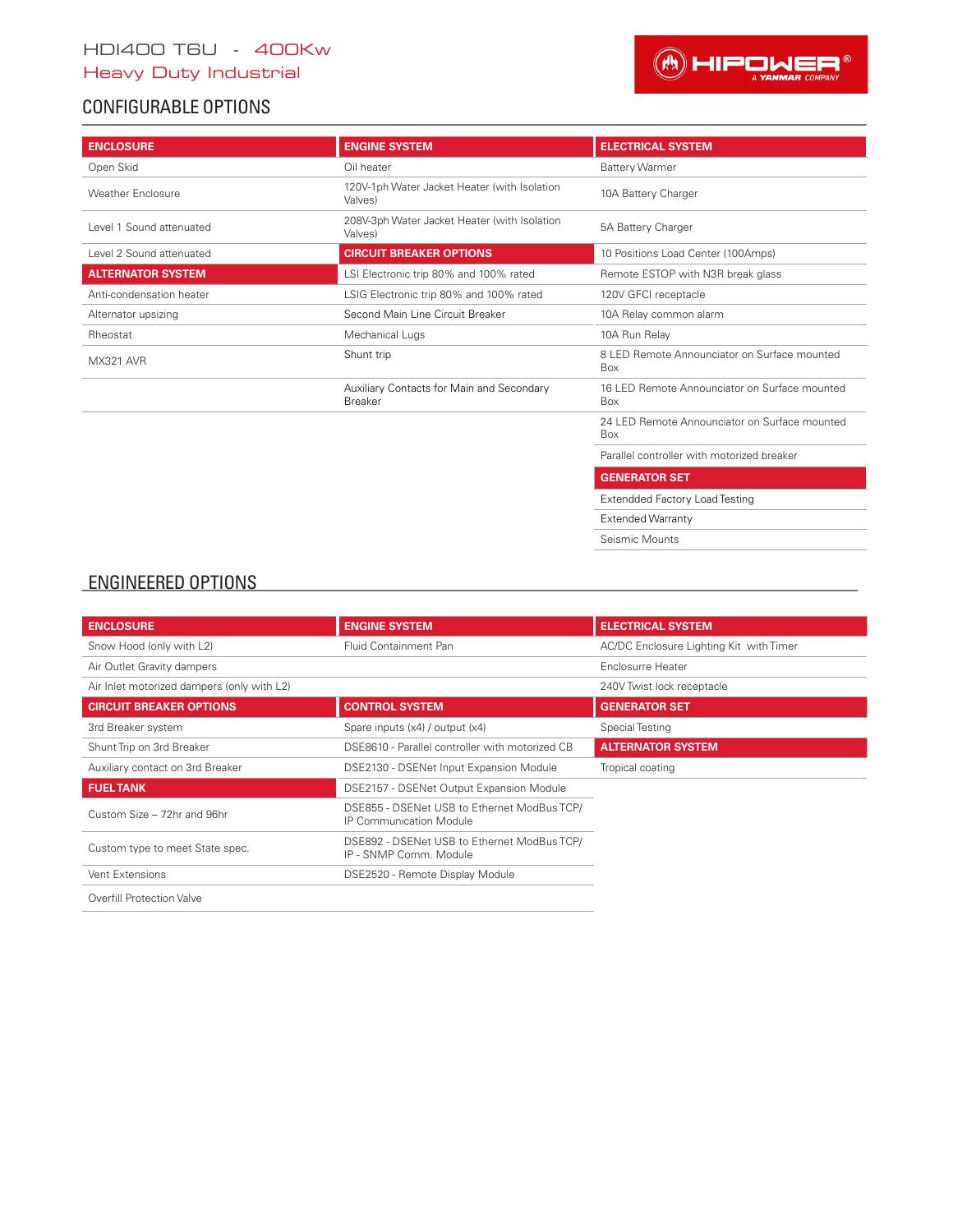# HDI400 T6U - 400Kw Heavy Duty Industrial



# OPERATING DATA

| <b>FUEL SYSTEM</b>                  |                                      |
|-------------------------------------|--------------------------------------|
| Recommended fuel                    | # 2 - ULSD                           |
| Fuel supply line, min. ID mm (in.)  |                                      |
| Fuel return line, min. ID, mm (in.) | $\overline{\phantom{a}}$             |
| Max. lift, fuel pump, type, m (ft)  | <b>TBD</b>                           |
| Fuel filter                         | Secondary 5 Microns @ 98% Efficiency |

| <b>FUEL CONSUMPTION</b> |                    | (Standby Power Rating) |
|-------------------------|--------------------|------------------------|
| 100% load               | US gal/hr (L/hr)   | 27.9 (105.5)           |
| 75% load                | US gal/hr $(L/hr)$ | 21(79.5)               |
| 50% load                | US gal/hr (L/hr)   | 14 (53)                |
| 25% load                | US gal/hr (L/hr)   | 7(26.5)                |

| <b>COOLING SYSTEM</b>                                 |                        |              |
|-------------------------------------------------------|------------------------|--------------|
| Engine cooling air flow                               | $cfm$ ( $m3/min$ )     | 19,281 (546) |
| Alternator cooling flow                               | $cfm$ ( $m3/min$ )     | 2,202(62.1)  |
| Combustion air flow                                   | $cfm$ ( $m3/min$ )     | 1,102 (31.2) |
| Total cooling air flow (engine+alternator+combustion) | $cfm$ ( $m3/min$ )     | 23,100 (654) |
| Total cooling capacity                                | US gallons (liters)    | 6.34(24)     |
| Max. Operating Temperature                            | $\circ$ F $( \circ C)$ | 122 (50)     |

| <b>EXHAUST</b>                         |                        |           |
|----------------------------------------|------------------------|-----------|
| Exhaust gas flow                       | $cfm$ ( $m3/min$ )     | 2790 (79) |
| Max. Exhaust temp at full load degrees | $\circ$ F ( $\circ$ C) | 923 (495) |
| Max. permissible back pressure         | in $H2O$ (kPA)         | 40.1(10)  |

# Starting Capabilities (sKVA)

|            |     |     | 480V |      |      |     |     | 208/240V |      |      |     |     | 600V |      |      |
|------------|-----|-----|------|------|------|-----|-----|----------|------|------|-----|-----|------|------|------|
| Alternator | 10% | 15% | 20%  | 25%  | 30%  | 10% | 15% | 20%      | 25%  | 30%  | 10% | 15% | 20%  | 25%  | 30%  |
| Standard   | 350 | 560 | 790  | 1040 | 1340 | 290 | 480 | 680      | 880  | 1160 | 340 | 520 | 760  | 1000 | 1260 |
| Upsized    | 370 | 600 | 880  | 1160 | 1480 | 360 | 555 | 800      | 1100 | 1400 | 340 | 540 | 760  | 1030 | 1320 |

# Circuit Breaker

|                | 277/480V     | 120/208V            | 120/240V            | 347/600V     |
|----------------|--------------|---------------------|---------------------|--------------|
| Make and model | ABB T6N600TW | ABB T8VBCFC0000000X | ABB T7SB2EB000000XX | ABB T6N600TW |
| Amps           | 600A         | 1600 A              | 1200 A              | 600 A        |